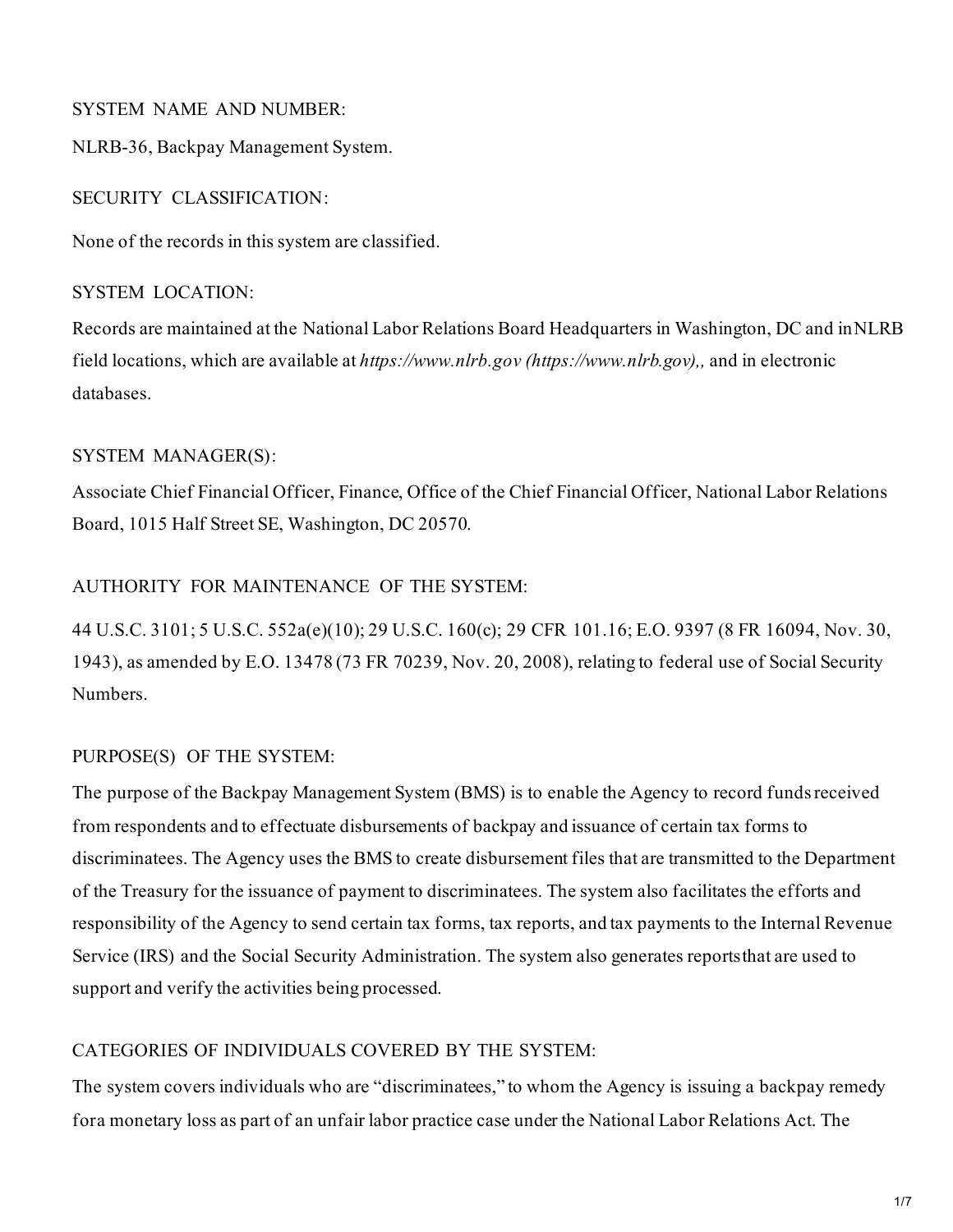system also covers sole proprietor respondents.

#### CATEGORIES OF RECORDS IN THE SYSTEM:

Records in the system may include the following types of information about individuals:

*For each discriminatee:* Name; Social Security number; mailing address; home phone number; cell phone number; email address; work phone number; work email address; Taxpayer Identification Number (TIN);date of death if applicable; bank name, address, and routing information; payment amount (including wages, interest and dues); related tax information; information about the discriminatee's employer; and heir relationship (which may include name and contact information about the discriminatee's potential heirs for purposes of disbursing backpay funds to them as appropriate in the event of a discriminatee's death).

*For sole proprietor respondents:* Business name; Employer Identification Number (EIN); business address; business phone; businessfax; and name of business's main person to contact for communications.

#### RECORD SOURCE CATEGORIES:

The record source categories may include: The Agency's electronic case management system (NxGen); information submitted by discriminatees; information submitted by discriminatees' employers; information submitted by unions and law firms representing discriminatees; disbursement requests uploaded by Agency regional compliance officers; and payment processing data from the Treasury Department, which is manually entered into the BMS by the Agency's Office of the Chief Financial Officer as a result of a payment returned to the Agency primarily due to incorrect banking information, invalid address, or uncashed check after one year.

## ROUTINE USES OF RECORDS MAINTAINED IN THE SYSTEM, INCLUDING CATEGORIESOF USERS AND PURPOSES OF SUCH USES:

In addition to those [disclosures](https://www.govinfo.gov/link/uscode/5/552a) generally permitted under 5 U.S.C. 552a(b), all or a portion of the records or information contained inthis system may be [disclosed](https://www.govinfo.gov/link/uscode/5/552a) outside the NLRB as a routine use pursuant to 5 U.S.C.  $552a(b)(3)$  as follows:

1. To the Department of the Treasury for issuance of payment to discriminatees.

2. To the IRS and the Social Security Administration for tax reporting purposes as part of the NLRB's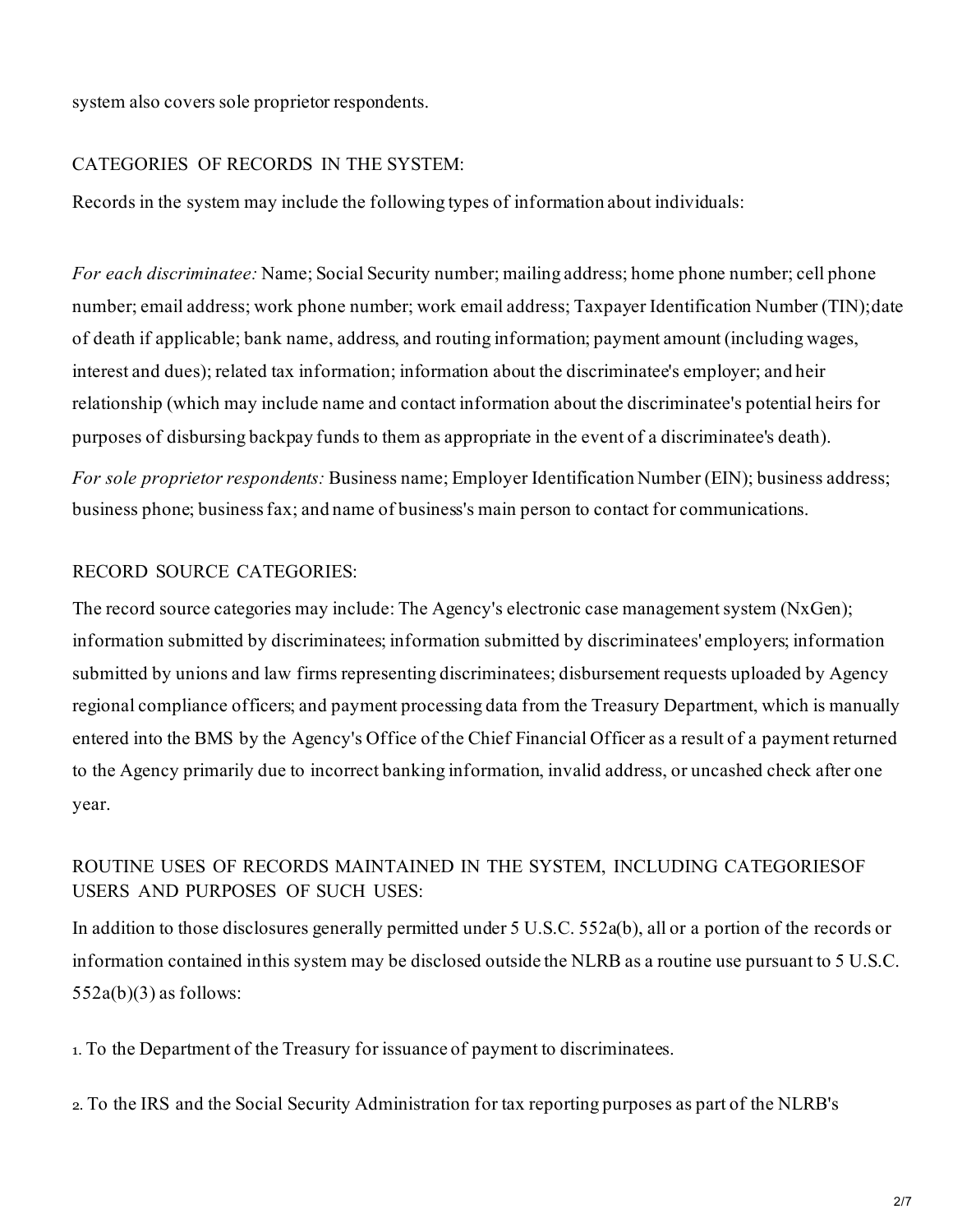processing of backpay payments to discriminatees.

3. To the Department of Justice for use in litigation when either (a) the Agency or any component thereof, (b) any employee of the Agency in his or her official capacity, or (c) the United States Government is a party to litigation or has an interest in such litigation, and the Agency determines that the records are both relevant and necessary to the litigation.

4. To a court or other adjudicative body before which the Agency is authorized to appear, when either (a) the Agency or any component thereof, (b) any employee of the Agency in his or her official capacity, or (c) the United States Government is a party to litigation or has an interest in such litigation, and the Agency determines that the records are both relevant and necessary to the litigation.

5. To a Member of Congress or to a Congressionalstaff member in response to an inquiry of the Congressional office made at the written request of the constituent about whom the record is maintained. However, the investigative file, or parts thereof, will only be released to a Congressional office if the Agencyreceives a signed statement under 28 U.S.C. 1746 from the subject of the investigation.

6. To the National Archives and Records Administration (NARA) pursuant to records management [inspections](https://www.govinfo.gov/link/uscode/44/2904) being conducted under the authority of 44 U.S.C. 2904 and [2906.](https://www.govinfo.gov/link/uscode/44/2906)

7. To the National Archives and Records Administration, Office of Government Information Services (OGIS), to the extent necessary to fulfill its [responsibilities](https://www.govinfo.gov/link/uscode/5/552) in 5 U.S.C. 552(h), to review administrative agency policies, procedures, and compliance with the Freedom of Information Act (FOIA), and to facilitate OGIS's offering of mediation services to resolve disputes between persons making FOIA requests and administrative agencies.

8. To appropriate agencies, entities, and persons when:

a. The National Labor Relations Board determines that the use of information from this system of records is reasonably necessary and otherwise compatible with the purpose of collection to assist another federal recipient agency or entity in (a) responding to a suspected or confirmed breach of private information, or (b) preventing, minimizing, or remedying the risk of harm to individuals, the recipient agency or entity (including its information systems, programs, and operations), the Federal Government, or national security resulting from a suspected or confirmed breach; or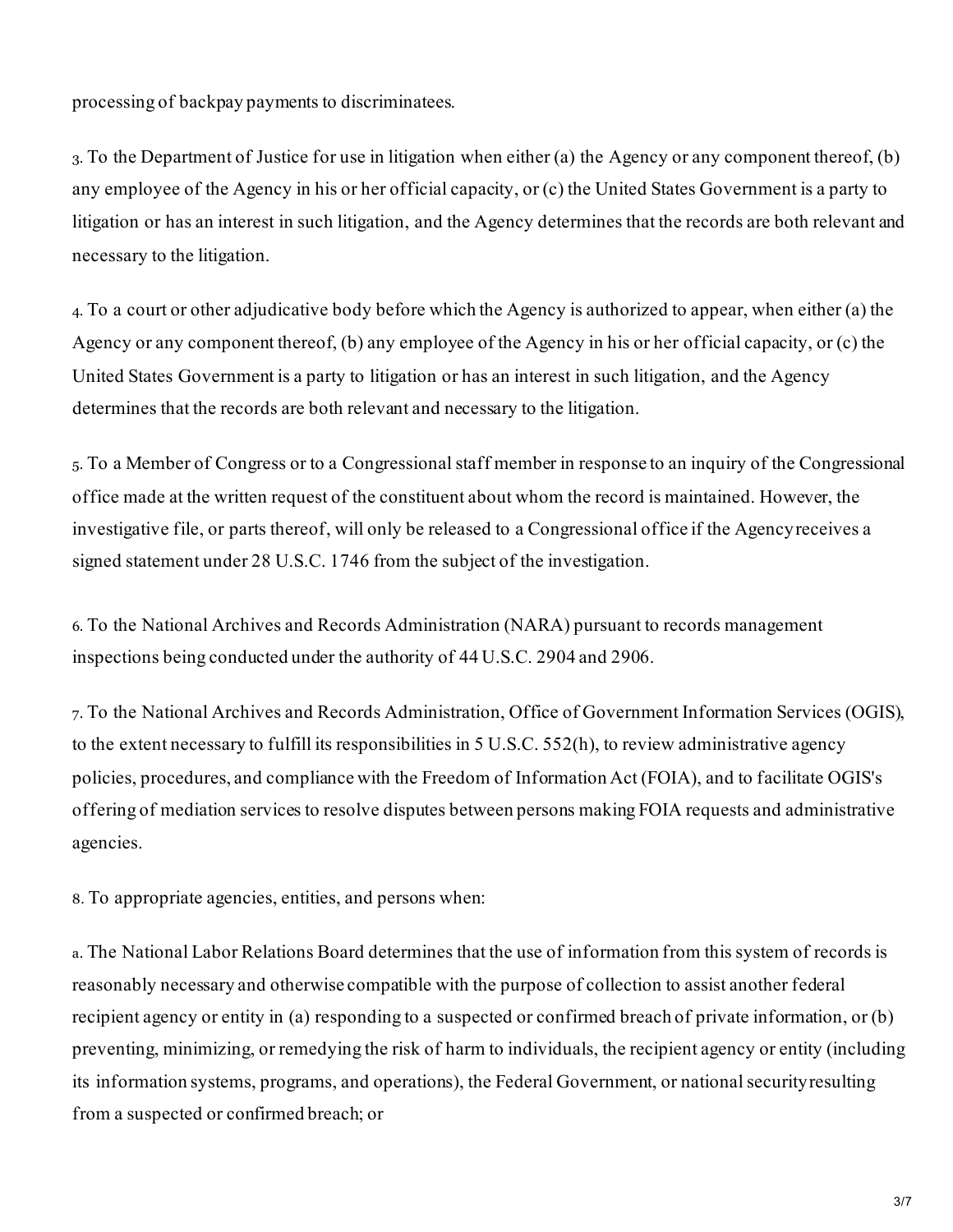b.The National Labor Relations Board suspects or has confirmed there has been a breach of this system of records; and (a) the NLRB has determined that as a result of the suspected or confirmed breach, there is a risk of harm to individuals, the NLRB (including its information systems, programs, and operations), the Federal Government, or national security; and (b) the disclosure made to such agencies, entities, and personsis reasonably necessary to assist in connection with the NLRB's efforts to respond to the suspected or confirmed breach or to prevent, minimize, or remedy such harm.

9. To contractors and their agents, grantees, experts, consultants, and others performing or working on a contract, service, grant, cooperative agreement, or other assignment for NLRB, when necessary to accomplish an agency function related to this system of records. Individuals provided information under thisroutine use are subject to the same Privacy Act requirements and limitations on disclosure as are applicable to the NLRB employees.

10. To an appropriate federal, state, tribal, or local law enforcement agency or other appropriate authority charged with investigating or prosecuting a violation or enforcing or implementing a law, rule, regulation, or order, when a record, either on its face or in conjunction with other information, indicates a violation or potential violation of law, which includes criminal, civil, or regulatory violations, and such disclosure is proper and consistent with the official duties of the person making the disclosure.

11. To a court, magistrate, or administrative tribunal in the course of presenting evidence, including disclosures to opposing counsel or witnesses in the course of civil discovery, litigation, or settlement negotiations or in connection with criminal law proceedings or pursuant to the order of a court of competentjurisdiction.

12. To third parties during the course of a law enforcement investigation to the extent necessary to obtain information pertinent to the investigation, provided disclosure is appropriate to the proper performance ofthe official duties of the officer making the disclosure.

13. To the news media and the public, with the approval of the Senior Agency Official for Privacy in consultation with counsel, when there exists a legitimate public interest in the disclosure of the information, when disclosure is necessary to preserve confidence in the integrity of the NLRB, or when disclosure is necessary to demonstrate the accountability of the NLRB's employees or individuals covered by the system, except to the extent the Senior Agency Official for Privacy determinesthat release of the specific information in the context of a particular case would constitute a clearly unwarranted invasion of personal privacy.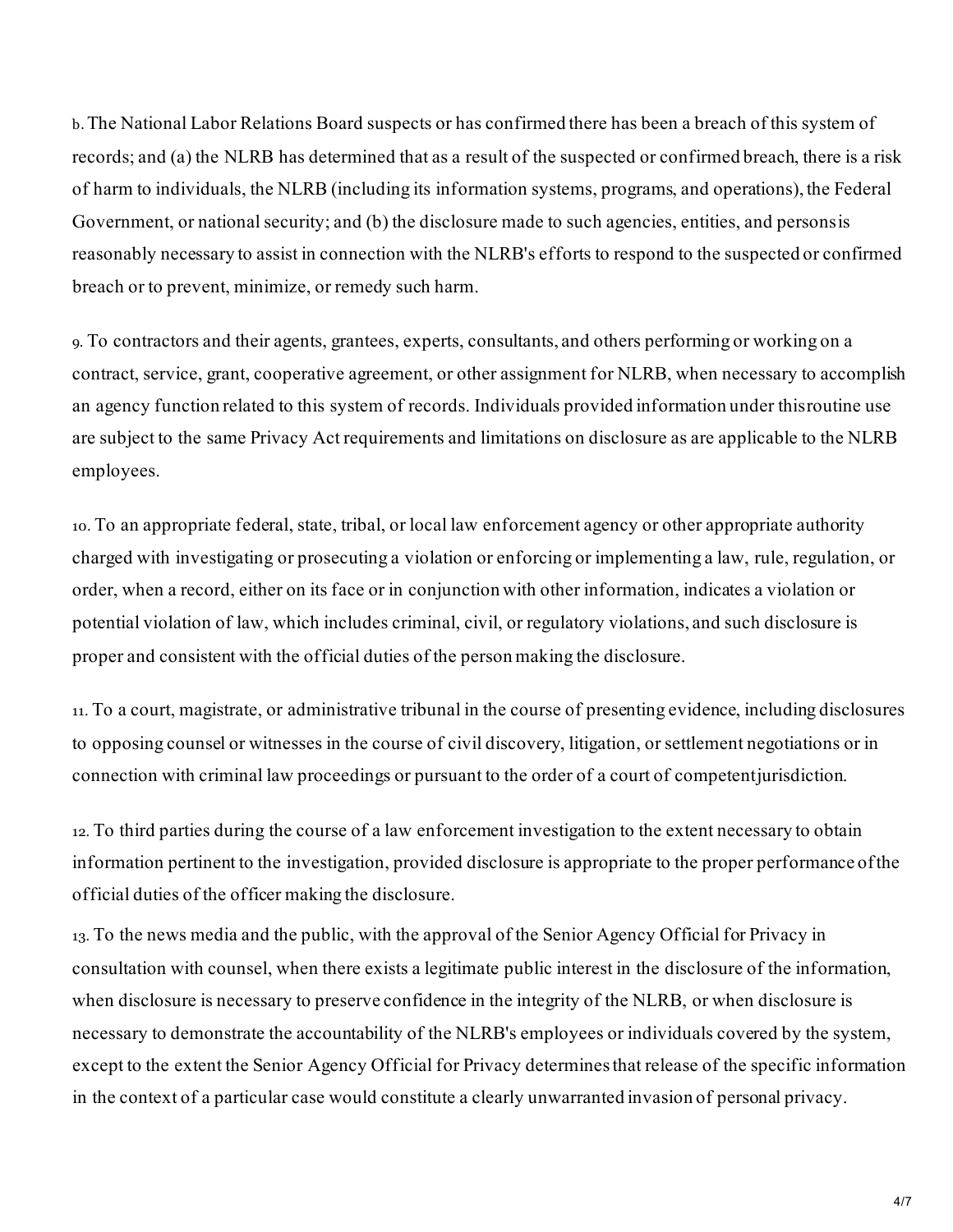## POLICIES AND PRACTICES FOR STORAGE OF RECORDS:

Records are maintained in electronic databases.

## POLICIES AND PRACTICES FOR RETRIEVAL OF RECORDS:

Records may be retrieved by individual name or other personal identifier listed in "Categories of Records," when applicable.

## POLICIES AND PRACTICES FOR RETENTION AND DISPOSAL OF RECORDS:

Records will be retained and disposed of in accordance with the NLRB's Request for Records Disposition Authority, Records Schedule Number DAA-0025-2017-0001, under the Back Pay Administration disposition (Disposition Authority Number DM-0025-2017-0001-0006), approved by NARA on April 9, 2018.

## ADMINISTRATIVE, TECHNICAL, AND PHYSICAL SAFEGUARDS:

Access to this application is controlled by administrators who determine users' authorized access based on each user's office and position within the office.

#### RECORD ACCESS PROCEDURES:

An individual seeking to gain access to records in this system pertaining to him or her should contact the System Manager at the address above, in [accordance](https://www.ecfr.gov/current/title-29/section-102.119#p-102.119(b)) with the procedures set forth in 29 CFR 102.119(b) [and](https://www.ecfr.gov/current/title-29/section-102.119#p-102.119(c)) [\(c\).](https://www.ecfr.gov/current/title-29/section-102.119#p-102.119(c))

An individual requesting access in person must provide identity documents sufficient to satisfy the custodian of the records that the requester is entitled to such access, such as a government-issued photo ID. Individuals requesting access via mail must furnish, at minimum, name, date of birth, and home addressin order to establish identity. Requesters should also reasonably specify the record contents being sought.

#### CONTESTING RECORD PROCEDURES:

An individual may request amendment of a record pertaining to such individual maintained in this system by directing a request to the System Manager at the address above, in accordance with the procedures set forth in 29 CFR [102.119\(d\)](https://www.ecfr.gov/current/title-29/section-102.119#p-102.119(d)).